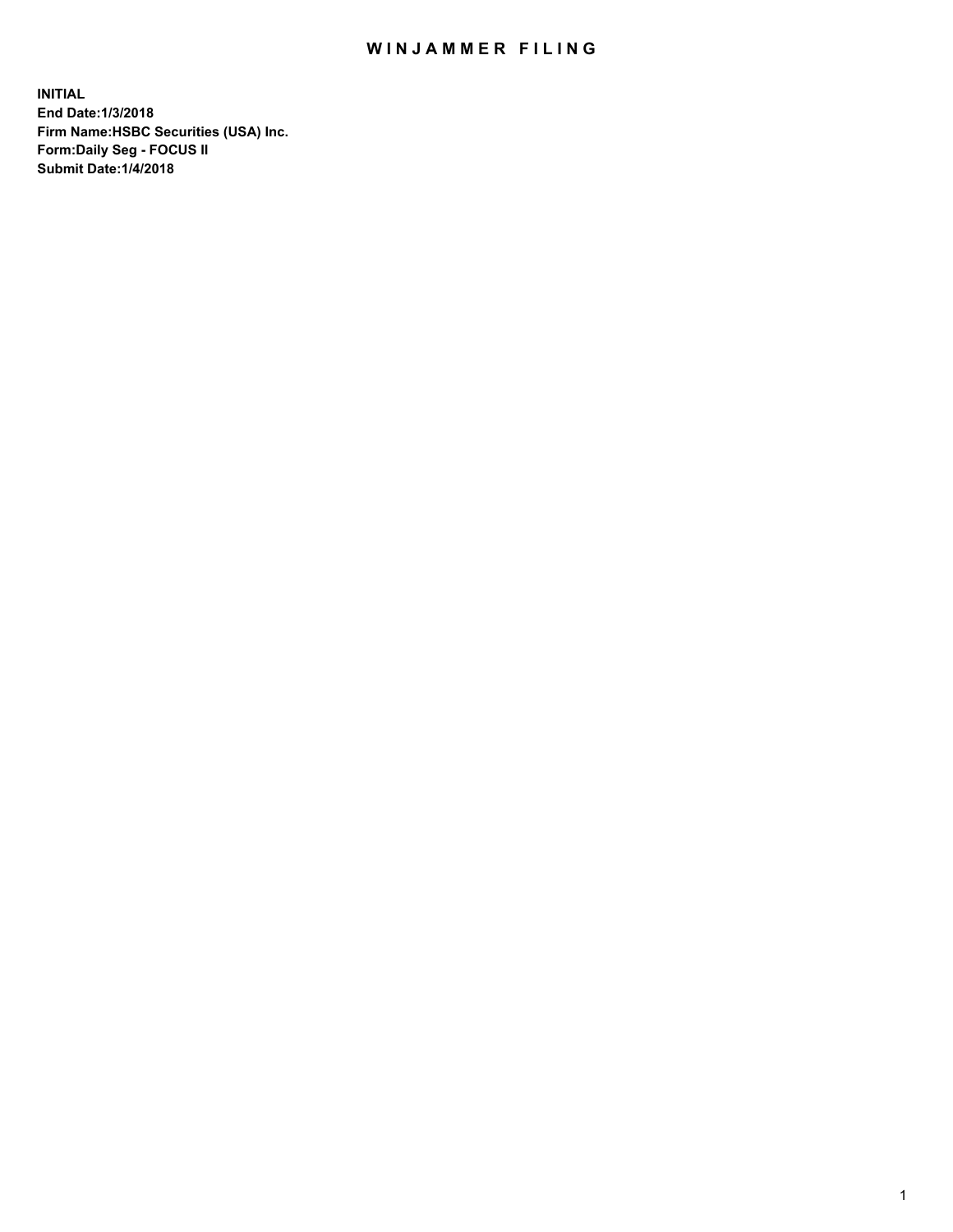## **INITIAL End Date:1/3/2018 Firm Name:HSBC Securities (USA) Inc. Form:Daily Seg - FOCUS II Submit Date:1/4/2018 Daily Segregation - Cover Page**

| Name of Company<br><b>Contact Name</b><br><b>Contact Phone Number</b><br><b>Contact Email Address</b>                                                                                                                                                                                                                         | <b>HSBC Securities (USA) Inc.</b><br><b>Michael Vacca</b><br>212-525-7951<br>michael.vacca@us.hsbc.com |
|-------------------------------------------------------------------------------------------------------------------------------------------------------------------------------------------------------------------------------------------------------------------------------------------------------------------------------|--------------------------------------------------------------------------------------------------------|
| FCM's Customer Segregated Funds Residual Interest Target (choose one):<br>a. Minimum dollar amount: ; or<br>b. Minimum percentage of customer segregated funds required:%; or<br>c. Dollar amount range between: and; or<br>d. Percentage range of customer segregated funds required between: % and %.                       | 98,000,000<br><u>0</u><br><u>00</u><br>00                                                              |
| FCM's Customer Secured Amount Funds Residual Interest Target (choose one):<br>a. Minimum dollar amount: ; or<br>b. Minimum percentage of customer secured funds required:%; or<br>c. Dollar amount range between: and; or<br>d. Percentage range of customer secured funds required between: % and %.                         | 25,000,000<br><u>0</u><br><u>00</u><br>00                                                              |
| FCM's Cleared Swaps Customer Collateral Residual Interest Target (choose one):<br>a. Minimum dollar amount: ; or<br>b. Minimum percentage of cleared swaps customer collateral required:%; or<br>c. Dollar amount range between: and; or<br>d. Percentage range of cleared swaps customer collateral required between:% and%. | 122,000,000<br><u>0</u><br><u>00</u><br><u>00</u>                                                      |

Attach supporting documents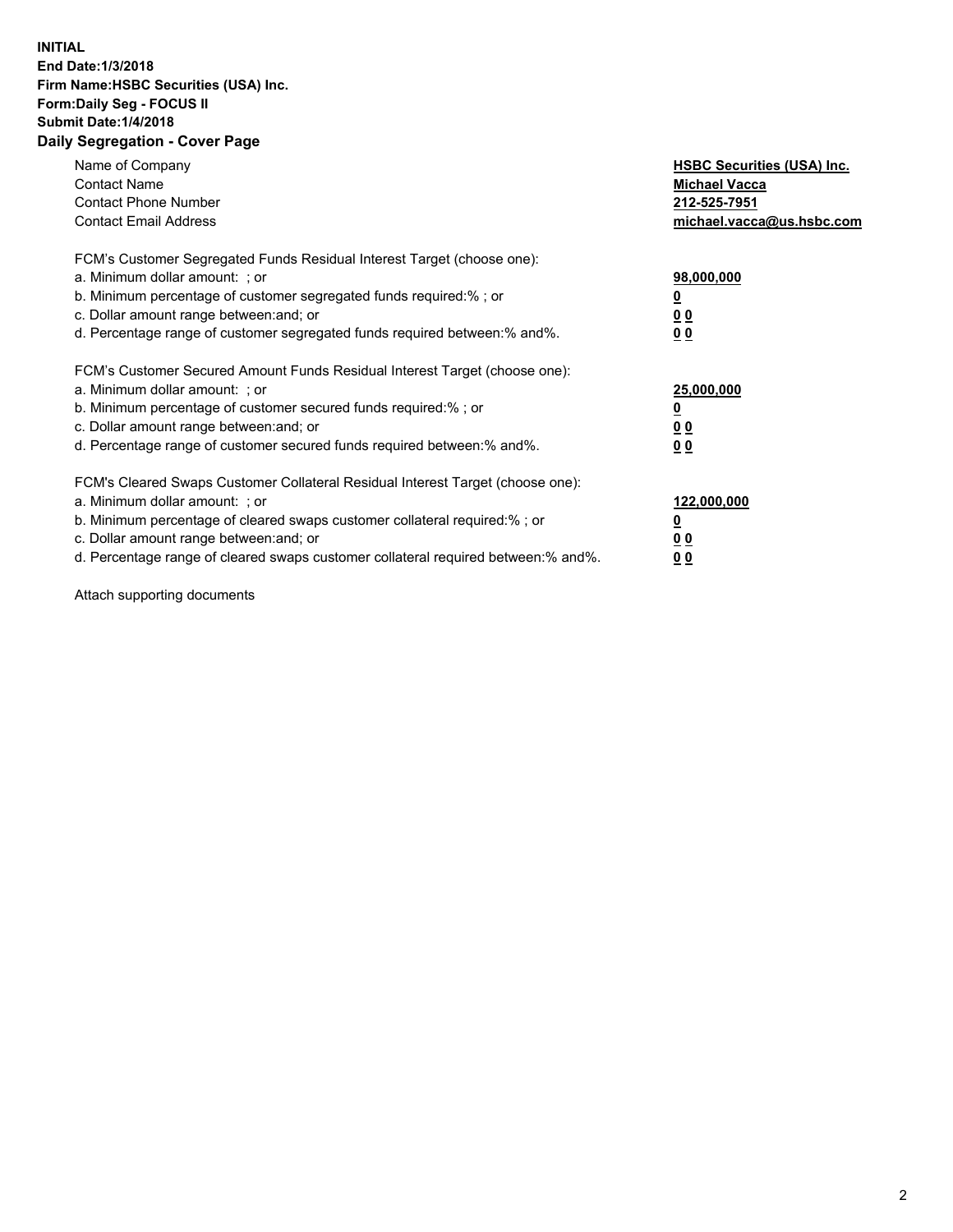**INITIAL End Date:1/3/2018 Firm Name:HSBC Securities (USA) Inc. Form:Daily Seg - FOCUS II Submit Date:1/4/2018 Daily Segregation - Secured Amounts** Foreign Futures and Foreign Options Secured Amounts Amount required to be set aside pursuant to law, rule or regulation of a foreign government or a rule of a self-regulatory organization authorized thereunder **0** [7305] 1. Net ledger balance - Foreign Futures and Foreign Option Trading - All Customers A. Cash **70,852,516** [7315] B. Securities (at market) **102,831,595** [7317] 2. Net unrealized profit (loss) in open futures contracts traded on a foreign board of trade **-22,420,149** [7325] 3. Exchange traded options a. Market value of open option contracts purchased on a foreign board of trade **0** [7335] b. Market value of open contracts granted (sold) on a foreign board of trade **0** [7337] 4. Net equity (deficit) (add lines 1. 2. and 3.) **151,263,962** [7345] 5. Account liquidating to a deficit and account with a debit balances - gross amount **4,096,983** [7351] Less: amount offset by customer owned securities **-4,095,283** [7352] **1,700** [7354] 6. Amount required to be set aside as the secured amount - Net Liquidating Equity Method (add lines 4 and 5) **151,265,662** [7355] 7. Greater of amount required to be set aside pursuant to foreign jurisdiction (above) or line 6. **151,265,662** [7360] FUNDS DEPOSITED IN SEPARATE REGULATION 30.7 ACCOUNTS 1. Cash in banks A. Banks located in the United States **58,049,658** [7500] B. Other banks qualified under Regulation 30.7 **0** [7520] **58,049,658** [7530] 2. Securities A. In safekeeping with banks located in the United States **45,624,254** [7540] B. In safekeeping with other banks qualified under Regulation 30.7 **0** [7560] **45,624,254** [7570] 3. Equities with registered futures commission merchants A. Cash **0** [7580] B. Securities **0** [7590] C. Unrealized gain (loss) on open futures contracts **0** [7600] D. Value of long option contracts **0** [7610] E. Value of short option contracts **0** [7615] **0** [7620] 4. Amounts held by clearing organizations of foreign boards of trade A. Cash **0** [7640] B. Securities **0** [7650] C. Amount due to (from) clearing organization - daily variation **0** [7660] D. Value of long option contracts **0** [7670] E. Value of short option contracts **0** [7675] **0** [7680] 5. Amounts held by members of foreign boards of trade A. Cash **49,851,990** [7700] B. Securities **57,207,341** [7710] C. Unrealized gain (loss) on open futures contracts **-22,420,149** [7720] D. Value of long option contracts **0** [7730] E. Value of short option contracts **0** [7735] **84,639,182** [7740] 6. Amounts with other depositories designated by a foreign board of trade **0** [7760] 7. Segregated funds on hand **0** [7765] 8. Total funds in separate section 30.7 accounts **188,313,094** [7770] 9. Excess (deficiency) Set Aside for Secured Amount (subtract line 7 Secured Statement Page 1 from Line 8) **37,047,432** [7380] 10. Management Target Amount for Excess funds in separate section 30.7 accounts **25,000,000** [7780] 11. Excess (deficiency) funds in separate 30.7 accounts over (under) Management Target **12,047,432** [7785]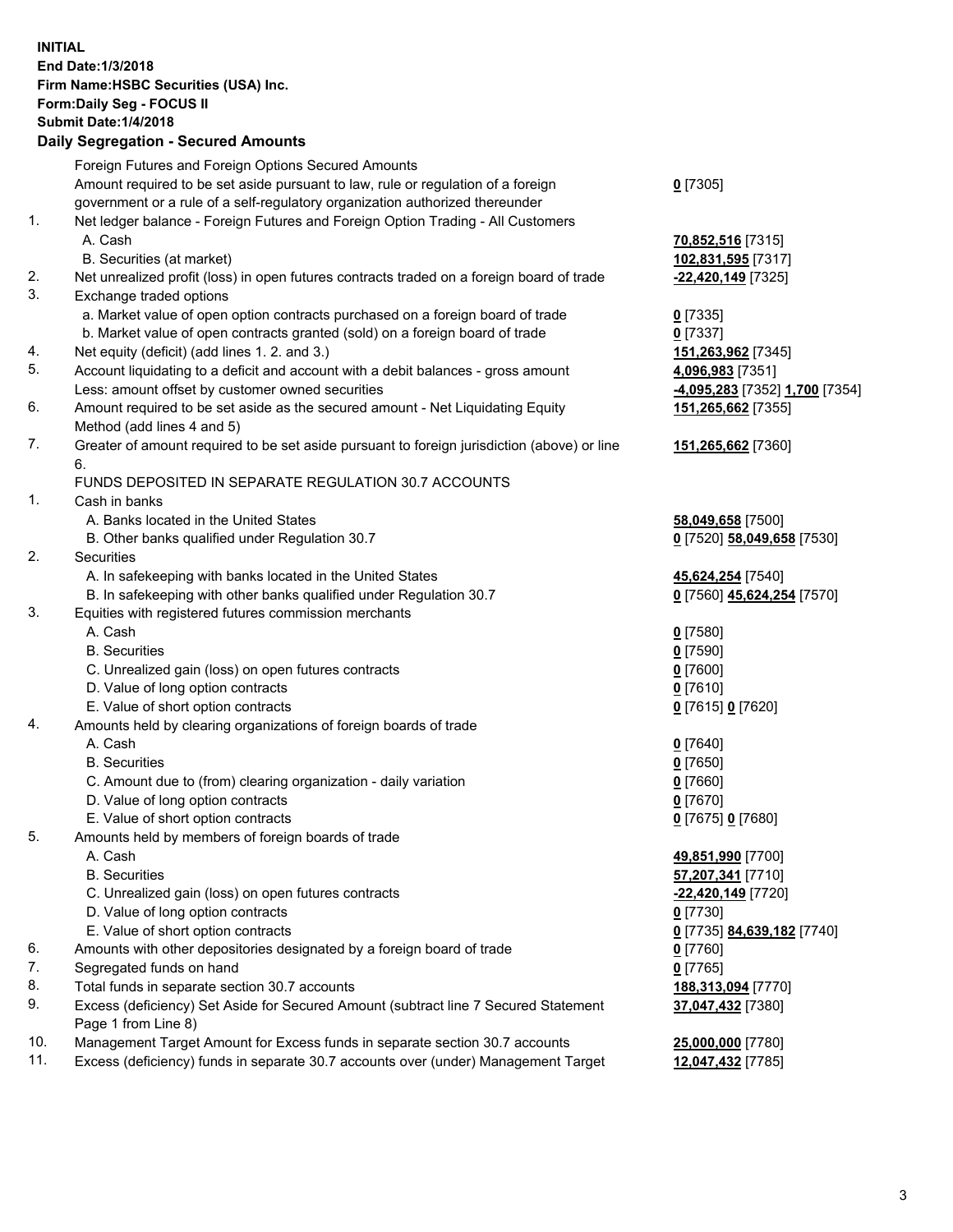| <b>INITIAL</b> | End Date:1/3/2018<br>Firm Name: HSBC Securities (USA) Inc.<br>Form: Daily Seg - FOCUS II<br><b>Submit Date: 1/4/2018</b><br><b>Daily Segregation - Segregation Statement</b> |                            |
|----------------|------------------------------------------------------------------------------------------------------------------------------------------------------------------------------|----------------------------|
|                | SEGREGATION REQUIREMENTS(Section 4d(2) of the CEAct)                                                                                                                         |                            |
| 1.             | Net ledger balance                                                                                                                                                           |                            |
|                | A. Cash                                                                                                                                                                      | 105,368,162 [7010]         |
|                | B. Securities (at market)                                                                                                                                                    | 885,702,510 [7020]         |
| 2.             | Net unrealized profit (loss) in open futures contracts traded on a contract market                                                                                           | 264,459,644 [7030]         |
| 3.             | Exchange traded options                                                                                                                                                      |                            |
|                | A. Add market value of open option contracts purchased on a contract market                                                                                                  | 49,208,477 [7032]          |
|                | B. Deduct market value of open option contracts granted (sold) on a contract market                                                                                          | -7,168,047 [7033]          |
| 4.             | Net equity (deficit) (add lines 1, 2 and 3)                                                                                                                                  | 1,297,570,746 [7040]       |
| 5.             | Accounts liquidating to a deficit and accounts with                                                                                                                          |                            |
|                | debit balances - gross amount                                                                                                                                                | 7,952,432 [7045]           |
|                | Less: amount offset by customer securities                                                                                                                                   | -7,952,432 [7047] 0 [7050] |
| 6.             | Amount required to be segregated (add lines 4 and 5)                                                                                                                         | 1,297,570,746 [7060]       |
|                | FUNDS IN SEGREGATED ACCOUNTS                                                                                                                                                 |                            |
| 7.             | Deposited in segregated funds bank accounts                                                                                                                                  |                            |
|                | A. Cash                                                                                                                                                                      | 40,496,567 [7070]          |
|                | B. Securities representing investments of customers' funds (at market)                                                                                                       | $0$ [7080]                 |
|                | C. Securities held for particular customers or option customers in lieu of cash (at<br>market)                                                                               | 151,799,854 [7090]         |
| 8.             | Margins on deposit with derivatives clearing organizations of contract markets                                                                                               |                            |
|                | A. Cash                                                                                                                                                                      | 419,953,215 [7100]         |
|                | B. Securities representing investments of customers' funds (at market)                                                                                                       | $0$ [7110]                 |
|                | C. Securities held for particular customers or option customers in lieu of cash (at<br>market)                                                                               | 731,270,256 [7120]         |
| 9.             | Net settlement from (to) derivatives clearing organizations of contract markets                                                                                              | 15,337,806 [7130]          |
| 10.            | Exchange traded options                                                                                                                                                      |                            |
|                | A. Value of open long option contracts                                                                                                                                       | 49,208,477 [7132]          |
|                | B. Value of open short option contracts                                                                                                                                      | -7,168,047 [7133]          |
| 11.            | Net equities with other FCMs                                                                                                                                                 |                            |
|                | A. Net liquidating equity                                                                                                                                                    | 2,936,237 [7140]           |
|                | B. Securities representing investments of customers' funds (at market)                                                                                                       | 0 [7160]                   |
|                | C. Securities held for particular customers or option customers in lieu of cash (at                                                                                          | $0$ [7170]                 |
|                | market)                                                                                                                                                                      |                            |
| 12.            | Segregated funds on hand                                                                                                                                                     | 2,632,400 [7150]           |
| 13.            | Total amount in segregation (add lines 7 through 12)                                                                                                                         | 1,406,466,765 [7180]       |
| 14.            | Excess (deficiency) funds in segregation (subtract line 6 from line 13)                                                                                                      | 108,896,019 [7190]         |
| 15.            | Management Target Amount for Excess funds in segregation                                                                                                                     | 98,000,000 [7194]          |

16. Excess (deficiency) funds in segregation over (under) Management Target Amount Excess

**10,896,019** [7198]